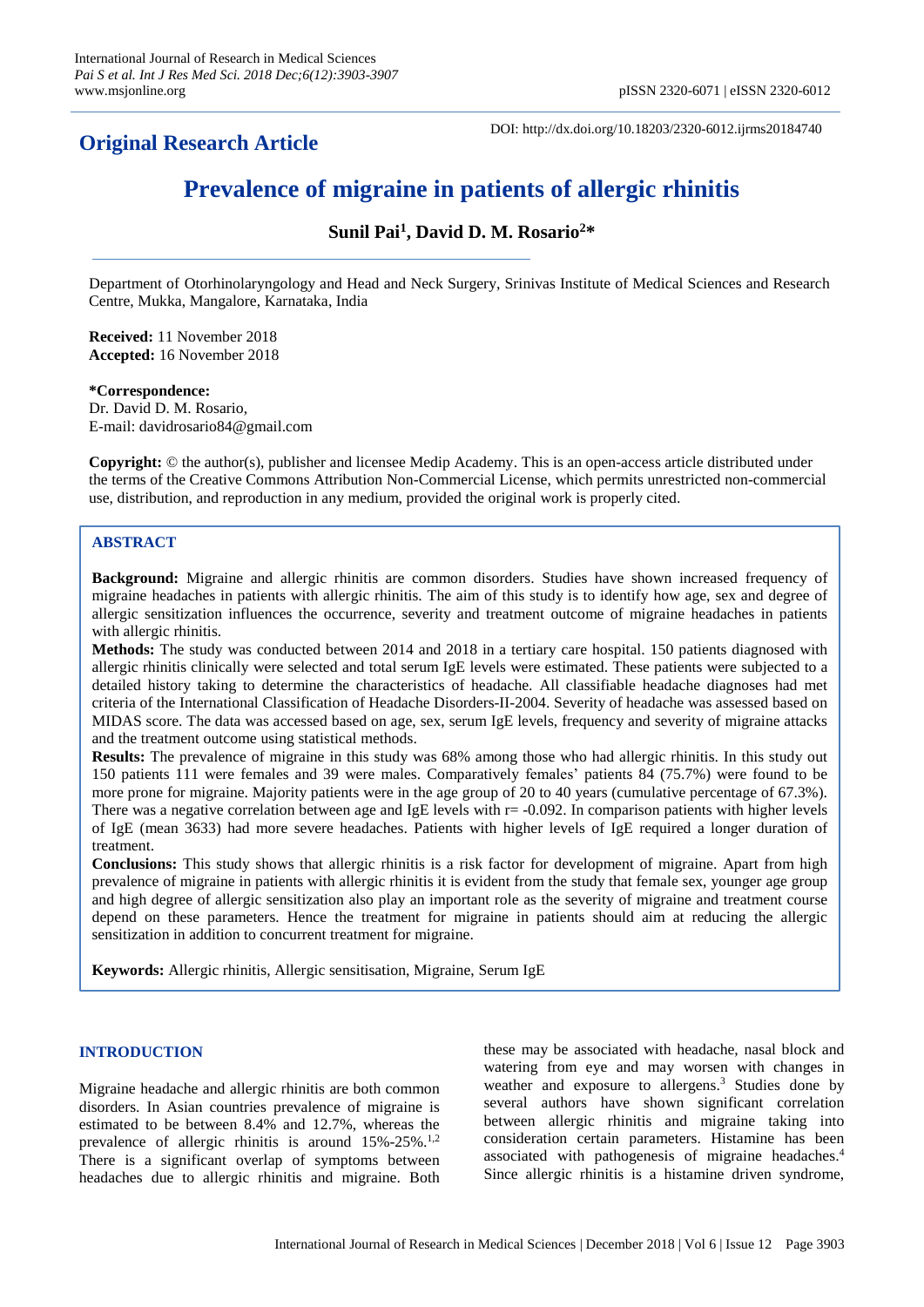and binding of antigens to IgE leads to degranulation of mast cells leading to histamine release, levels of IgE in blood may correlate with amount of histamine and may contribute to increased frequency of migraine headaches in sensitized individuals.<sup>5</sup> Authors hypothesize that by bringing down the levels of histamine in blood may in turn reduce the severity and frequencies of episodes of migraine headaches as well as allergic rhinitis.

Aim of this study is to estimate the prevalence of migraine in patients with allergic rhinitis and to identify if other parameters like age, sex and degree of allergic sensitization contribute to severity and frequency of migraine headaches and how these parameters may affect the treatment of migraine.

## **METHODS**

The study was conducted in a tertiary care multispecialty hospital between the period of June 2014 and August 2018. The study population comprised of 150 patients who were diagnosed with allergic rhinitis based on clinical symptoms like repeated bouts of sneezing per day, watery nasal discharge, nasal stuffiness, itching in the nose and aggravation of symptoms with exposure to allergens. Patient was subjected to detail clinical and endoscopic nasal examination to ascertain the signs suggestive of allergic rhinitis. Their total serum IgE levels were estimated.

Inclusion criteria comprised of patients above the age of 20 years with two or more symptoms out of watery rhinorrhea, sneezing, nasal obstruction and nasal pruritus persisting for more than or equal to 1 hour on most days. These patients where then asked if they suffered headache. If they gave an affirmative answer then the characteristics of headaches like the frequency, duration, severity of headache, presence or absence of aura, focal neurological defecits, aggravating and relieving factors in order to classify the headache. All classifiable headache diagnoses had met strict criteria of the International Classification of Headache Disorders-II-2004. <sup>6</sup> Migraine headache was defined as ICHD-2 diagnoses of 1.1-1.5. Severity of headache was assessed based on MIDAS score.

Exclusion criteria comprised of patients with past history of secondary headache disorders such as a brain aneurysm, chronic sinusitis or brain tumors and other significant chronic medical illnesses associated with headaches based on International Classification of Headache Disorders-II-2004. Individuals below age of 20 years and above 80 years, pregnant and lactating females were excluded from the study.

The data was accessed based on age, sex, serum IgE levels, frequency and severity of migraine attacks and the treatment duration for migraine. Percentage of males and females who suffered from allergic rhinitis, migraine and both allergic rhinitis and migraine was calculated. Age

distribution in various age groups where studied and depicted in tables for assessment. Arithmetic mean and standard deviation were calculated based on sex distribution. Pearson's coefficient was used to find correlation between various parameters.

Written consent was taken from all the participants.

## **RESULTS**

Total 150 patients where studied during the period of 4 years. Out of 150 patients who had allergic rhinitis 102 had migraine.

#### **Table 1: Distribution of diagnosis.**

| <b>Diag</b><br>nosis |            | <b>Frequency</b> $\frac{9}{6}$ |     |      | Valid Cumulat<br>ive $\%$ |
|----------------------|------------|--------------------------------|-----|------|---------------------------|
| Valid                | $AR+M$ 102 |                                | 68  | 68.0 | 68.0                      |
|                      | ARs        | 48                             | 32  | 32.O | 100.0                     |
|                      | Total      | 150                            | 100 | 100  |                           |

As depicted in Table 1 out of 150 patients studied, 102 patients had allergic rhinitis with migraine. Rest 48 patients had only allergic rhinitis. The table shows that the prevalence of migraine in patients with allergic rhinitis is 68%. In this study out 150 patients 111 were females and 39 were males.

#### **Table 2: Association between diagnosis and sex.**

| <b>Sex</b>    |        |                 |        |       |              |
|---------------|--------|-----------------|--------|-------|--------------|
|               |        |                 | Female | Male  | <b>Total</b> |
| Diag<br>nosis | $AR+M$ | Count           | 84     | 18    | 102          |
|               |        | % within<br>sex | 75.7%  | 46.1% | 68.0%        |
|               | AR     | Count           | 27     | 21    | 48           |
|               |        | % within<br>sex | 24.3%  | 53.9% | 32.0%        |
|               |        | Count           | 111    | 39    | 150          |
| Total         |        | % within<br>sex | 100%   | 100\% | 100%         |

As depicted in (Table 2) out of 150 patients 111 patients were female (68%) and 39 patients were male (32%). Out of 111 female patients 84(75.7%) had migraine in addition to allergic rhinitis and rest 27 (24.3%) had allergic rhinitis alone. Among 39 males, 18 (46.1%) had migraine with allergic rhinitis whereas 21 (53.9%) had allergic rhinitis alone. As represented in the table Prevalence of migraine in patients of allergic rhinitis was more common in females (75.7%) compared to males (46.1%). Also, as the Table 2 shows 102 patients out of 150 (68%) had migraine in addition to allergic rhinitis whereas rest 48 (32%) had only allergic rhinitis.

As depicted in Table 3 in the age group of 20 to 30 years there were 57 patients which accounted to 38% of patients studied. 44 patients were in the age group of 31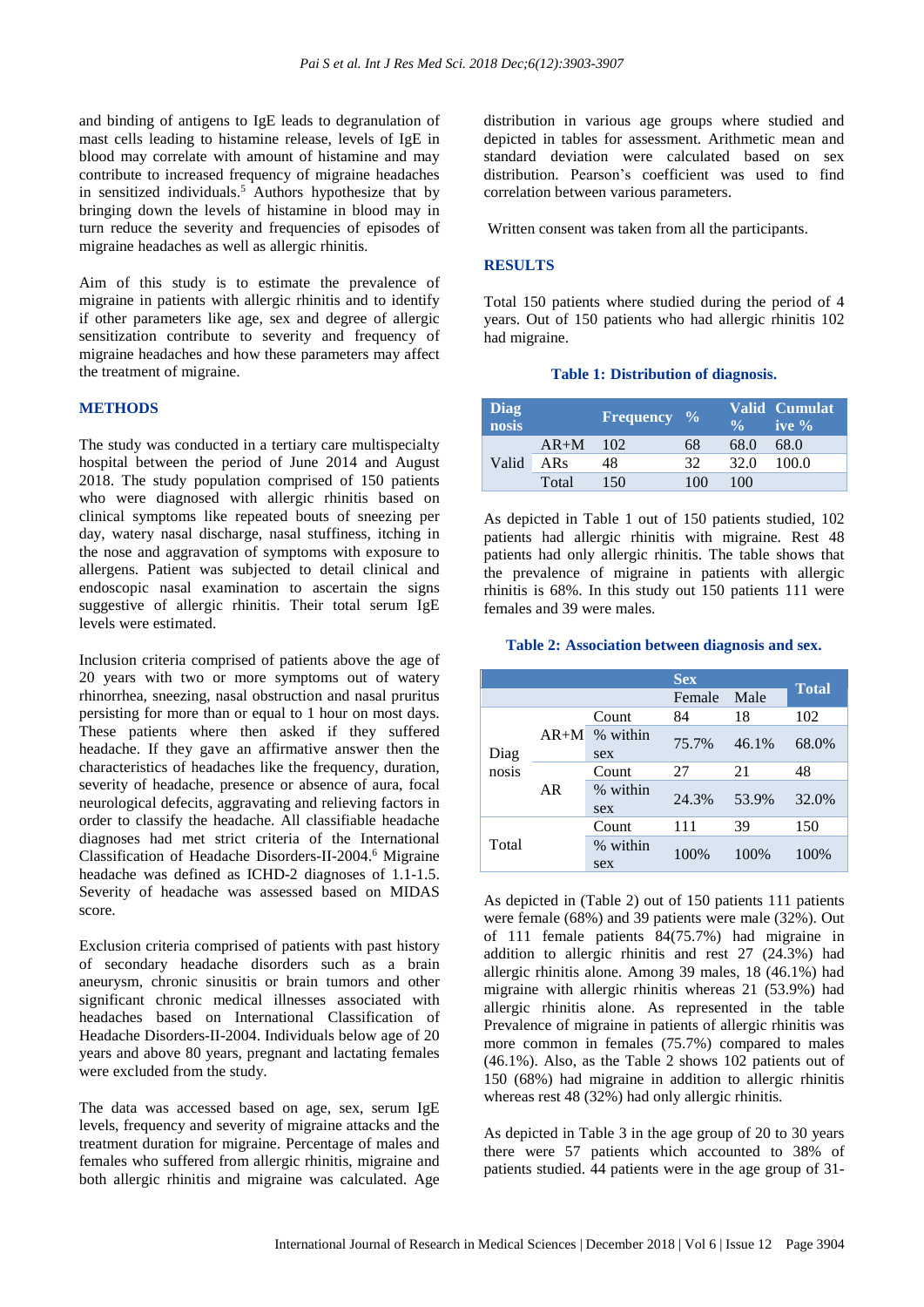40 years (29.3%). 30 patients were in the age group of 41-50 years. 18 patients were in the age group 51-60 years. 1 patient was in age about 60years.

As depicted in Table 3 majority of the patients i.e. 111 (67.3%) belong to age group of 20-40years. Least was in age group >60years.

#### **Table 3: Age distribution.**

| Age group in<br><b>years</b> | <b>Frequency</b> | $\frac{0}{0}$ | <b>Cumulative</b><br>$\frac{0}{0}$ |
|------------------------------|------------------|---------------|------------------------------------|
| $20 - 30$                    | 57               | 38            | 38                                 |
| $31 - 40$                    | 44               | 29.3          | 67.3                               |
| $41 - 50$                    | 30               | 20            | 87.3                               |
| $51-60$                      | 18               | 12            | 99.3                               |
| >60                          |                  | 0.7           | 100                                |
| Total                        | 150              | 100           |                                    |

Pearson correlation was used to identify any correlation between age and serum IgE levels. When calculated for age and Serum IgE levels as variables as depicted in Table 4 the correlation coefficient was found to be - 0.092, which implies there is a negative correlation between age and serum IgE levels which means to say at younger age serum IgE levels are higher.

### **Table 4: Correlation between age and IgE levels.**

|     |                     | I¤E   | Age   |
|-----|---------------------|-------|-------|
|     | Pearson correlation |       | 0.092 |
| IgE | Sig. (2-tailed)     |       | 0.362 |
|     | N                   | 150   | 150   |
|     | Pearson correlation | 0.092 |       |
| Age | $Sig. (2-tailed)$   | 0.362 |       |
|     |                     | 150   | 150   |

Negative correlation between IgE level and age, r= -0.092

Arithmetic mean was calculated to find out the average Serum IgE levels among males and females. As depicted in Table 5, In this study the mean IgE level among female patients was 1221.82 and among male patients was 1243.2, which shows that the mean IgE level was higher among males. However, the standard deviation in females was higher compared to males due to higher number of females in this study.

#### **Table 5: Sex and IgE.**

| <b>Sex</b> | $IgE$ (Mean, SD) |
|------------|------------------|
| Female     | 1221.82 (1753.6) |
| Male       | 1243.2 (1475.6)  |

Using MIDAS score the patients with migraine headache were classified into mild, moderate and severe. Mean serum IgE levels in these patients were tabulated against the severity of headache. As depicted in Table 6 patients with higher levels of IgE (mean 3633) had more severe headaches compared to those with lower levels of Ig E. which implies that the severity of migraine increased with severity of allergic rhinitis.

#### **Table 6: Severity of headache and IgE level.**

| <b>Severity</b> | <b>IgE</b> (Mean, SD) |
|-----------------|-----------------------|
| Mild            | 368.55 (143.79)       |
| Moderate        | 793.64 (273.98)       |
| Severe          | 3633 (2073.02)        |

As depicted in Table 7, 64 patients (42.67%) had relief of migraine after commencement of simultaneous treatment of allergic rhinitis and migraine within 3months of treatment.62 patients (41.33%) required 3-6months of treatment for complete relief of migraine. Only 24 patients (16%) required treatment of more than 7months, majority of patients had complete relief from migraine within 6 months of treatment (cumulative percent  $=$ 84%).

#### **Table 7: Duration for complete relief.**

|       |                    | <b>Freq</b><br>uency | $\frac{0}{0}$ | <b>Valid</b><br>$\frac{0}{0}$ | <b>Cumulative</b><br>$\frac{0}{0}$ |
|-------|--------------------|----------------------|---------------|-------------------------------|------------------------------------|
| Valid | $\leq$ 3<br>months | 64                   | 42.67         | 42.67                         | 42.67                              |
|       | $3-6$<br>months    | 62                   | 41.33         | 41.33                         | 84.00                              |
|       | >7<br>months       | 24                   | 16.0          | 16.0                          | 100.0                              |
|       | Total              | 150                  | 150           | 150                           |                                    |

The relationship between duration of treatment for complete relief of migraine headache and mean serum IgE levels was studied. As mentioned in Table 8, mean IgE levels in those who had relief from headache in less than 3 months was found to be 326.5 with standard deviation of 170.55. Those who required treatment for 3- 6 months had mean IgE of 1322.6 with standard deviation of 1252.6 and those who required more than 7 months of treatment had mean serum IgE level of 4166.3 with standard deviation of 2209.6. As mentioned in Table 8 patients with higher levels of serum IgE required longer duration of treatment. This implies that severe forms of allergic rhinitis with migraine required a treatment of longer duration to be migraine free.

## **Table 8: IgE level and duration for complete relief.**

| <b>Duration for complete relief</b> | <b>IgE</b> (Mean, SD) |
|-------------------------------------|-----------------------|
| $\lt^2$                             | 326.5 (170.55)        |
| $3-6$                               | 1322.6 (1252.6)       |
| >7                                  | 4166.3 (2209.6)       |

Based on Pearson correlation the statistical analysis was done to find any positive or negative correlation between Serum IgE levels and duration of treatment of migraine. As depicted in Table 9, In this study the correlation coefficient (r) was found to be 0.723. which implies that there is a good correlation between duration required for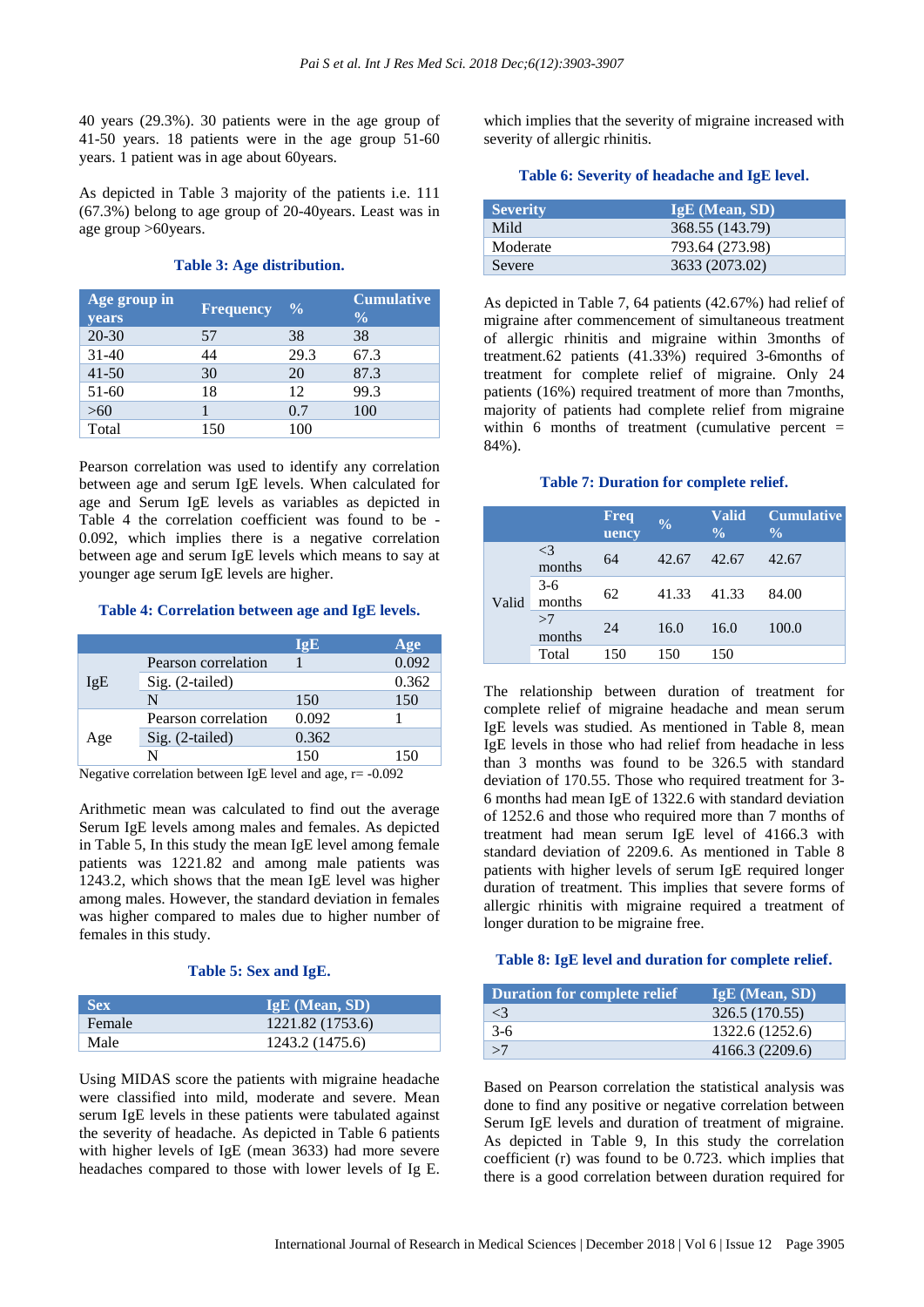complete relief and the IgE levels. Which means the patients with higher levels of IgE required longer duration of treatment.

# **Table 9: Correlation between IgE level and duration for complete relief.**

|          |                     | IgE       | <b>Duration</b> |
|----------|---------------------|-----------|-----------------|
| IgE      | Pearson correlation |           | $0.723**$       |
|          | $Sig. (2-tailed)$   |           | 0.000           |
|          | N                   | 150       | 150             |
| Duration | Pearson correlation | $0.723**$ |                 |
|          | $Sig. (2-tailed)$   | 0.000     |                 |
|          |                     | 150       | 150             |

\*\*Correlation is significant at the 0.01 level (2-tailed); Good correlation between the above two variables,  $r=0.723$ .

# **DISCUSSION**

This study was intended to identify the impact of different variables like age, sex and degree of allergic sensitization on the prevalence of migraine in patients with allergic rhinitis and how these variables correlate and their effect on the severity of migraine and the treatment course.

Various studies have shown that allergic rhinitis is a predisposing factor for development of migraine. Results of our study suggest that it is not just the coexistence of allergic rhinitis, but age, sex and degree of allergic sensitization also play a major role in severity of disease and the treatment outcome.

The prevalence of migraine in this study was 68% among those who had allergic rhinitis. Other similar studies such as Ku et al, and Scarupa et al, have reported prevalence of migraine among allergic rhinitis to be  $26\%$ .<sup>4,7</sup> Another study by Saberi et al, reported the prevalence of migraine to be  $37\%$ .<sup>8</sup> Hence in our study prevalence of migraine headaches in patients with allergic rhinitis was found to be higher than other studies.

In this study out 150 patients 111 were females and 39 were males. Out of 111 females 84 (75.7%) had migraine along with allergic rhinitis and the rest 27 (24.3%) patients were non migraineurs. However out of 39 males 18 (46.1%) of them had migraine with allergic rhinitis and the rest 21 (53.9%) were non migraineurs.

A study done by Saberi et al, showed a prevalence of 35.7% among males and 37.5% among females which is comparable between the two sex.<sup>8</sup> However in this study sex difference was much higher as compared to other studies. In this study majority patients were in the age group of 20 to 40 years (cumulative percentage of 67.3%). In a study conducted by Mösges et al, age prevalence of allergic rhinitis with migraine was maximum in age group of 15 to 30 years which is comparable to this study. 9

In this study there was a negative correlation between age and IgE levels with  $r = -0.092$ , which implies that at the younger age group IgE levels were higher. In a study conducted by Omenaas E et al. the mean Ig E levels where higher in younger age groups which is similar to this study.<sup>10</sup>

It was observed in this study that males had a higher IgE levels which is similar to the study conducted by Omenaas E et al. 10

In a study conducted by Borish et al, the mean IgE levels among males were 2945 whereas among females it was  $1792$ .<sup>11</sup> In this study mean IgE levels among males was 1243.2 and among females was 1221.82 which is comparable to present study which shows marginally higher serum IgE levels among males.

In this study patients with higher levels of IgE (mean 3633) had more severe headaches compared to those with lower levels of IgE (mean 368.55) and it was also observed that the patients with allergic rhinitis with migraine had higher IgE levels compared to another group. This finding is similar to a study conducted by David et al, which showed severity of migraine headaches was comparable to levels of serum IgE  $levels.$ <sup>11</sup>

In this study majority of patients had complete relief from migraine within 6months of starting treatment. In a study conducted by Kalra et al, the duration of treatment for migraine depends on the type of drug used and the severity of migraine.<sup>13</sup> However, his study has shown that an average duration of treatment for migraine is around 3-6 months which is comparable to this study.

In this study the patients with higher levels of Ig E required a longer duration of treatment compared to those with lower levels of IgE. As discussed earlier, this study has shown that patients with higher levels of serum IgE levels have more severe headaches. Study done by Kalra et al, has shown that duration of treatment depends on the severity of headaches which correlates with the findings in this study that the patients with higher levels of serum IgE require longer duration of treatment.<sup>13</sup>

#### **CONCLUSION**

This study clearly shows that allergic rhinitis is a risk factor for development of migraine as the prevalence of migraine headaches is very high among patients with allergic rhinitis. Apart from high prevalence of migraine in patients with allergic rhinitis it is evident from the study that female sex, younger age group and high degree of allergic sensitization also play an important role as the severity of migraine and treatment course depend on age, sex and degree of allergic sensitization. Hence the treatment for migraine in patients should aim at reducing the allergic sensitization in addition to concurrent treatment for migraine.